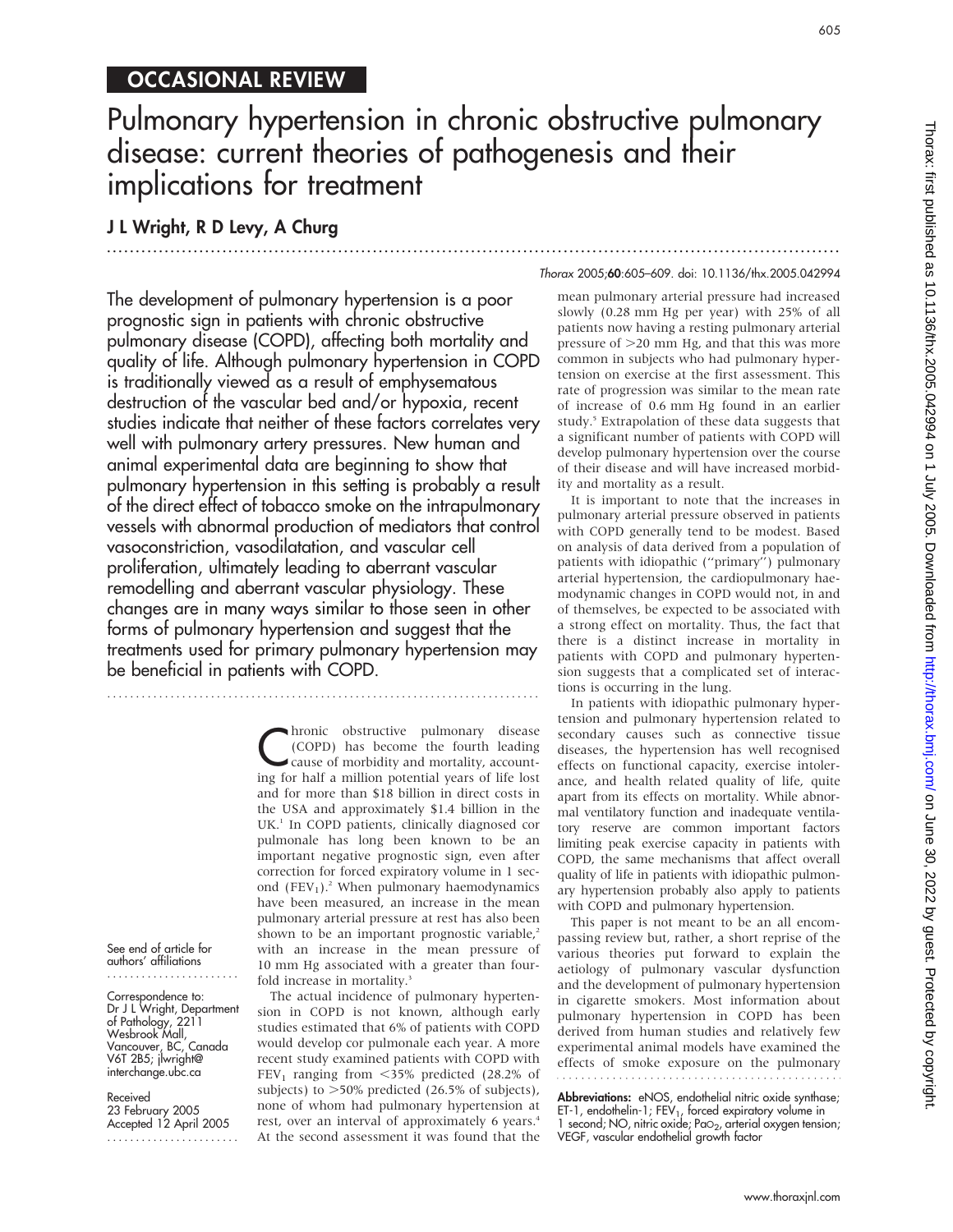vasculature. However, it has been shown that chronic smoke exposure in outbred Hartley strain guinea pigs is associated with an increase in pulmonary arterial pressure, and this occurs only in a subset of the population,<sup>6</sup> similar to the situation in humans. We consider experimental studies in greater detail below.

#### STRUCTURAL CHANGES IN THE PULMONARY VASCULATURE IN CIGARETTE SMOKERS

The structure of the muscular pulmonary arterial compartment in smokers has been examined extensively at necropsy and in surgical resection specimens. However, it is often difficult to use these reports to deduce pathophysiological mechanisms. While many studies examine pathological and/ or physiological changes in subjects with COPD, others use the presence or absence of emphysema as a discriminator, while still others focus on the differences between tobacco smokers versus ex-smokers or non-smokers.

Studies of the vasculature of patients with moderate to severe COPD have consistently identified changes in the  $intima<sub>1</sub><sup>7-10</sup>$  with focal fibroelastic thickening and an increase in longitudinal muscle.<sup>9</sup> The increased thickness of the intima has been shown to be caused by smooth muscle cell proliferation and increased elastin in addition to collagen deposition.<sup>10</sup>

The overall wall thickness (including intima and muscular media) of vessels of 100–200 µm external diameter in subjects with very severe emphysema has been shown to correlate with the pulmonary arterial pressure during exercise or with the difference between pulmonary artery pressure at rest and during exercise,<sup>11</sup> suggesting that this type of remodelling leads to reduced distensibility of the pulmonary vessels. There are, however, conflicting data with regard to the amount of muscle in the pulmonary arterial wall. Many studies have failed to identify any abnormalities or found only minimal increases in wall thickness, even in the lungs of patients with severe COPD.<sup>7 10</sup> Others have identified medial thickening in the vessels of smokers compared with non-smokers,<sup>12</sup> in addition to a clear progression in thickness of the muscular wall from nonsmokers to smokers without airflow obstruction to those with airflow obstruction, accompanied by an increase in the proportion of smaller sized vessels.<sup>8</sup> However, muscular medial thickening, as opposed to overall vascular wall thickening, does not appear to have any clear relationship with the severity of pulmonary hypertension or with the ability of the vasculature to respond to oxygen.<sup>9</sup>

In patients with severe COPD there is a consistent finding of muscularisation of the (normally poorly muscularised) arterioles, consisting of both a circular and longitudinal

muscle coat often accompanied by longitudinal tube formation, the latter indicating aberrant remodelling. Animal models of cigarette smoke exposure have clearly shown increased muscularisation of the partially muscularised arteries adjacent to the alveolar ducts (fig 1), $613$  and these studies have suggested that this does not regress upon cessation of smoking.

Very few studies have examined the adventitial compartment of the muscular arteries and no consistent changes have been found.<sup>7,9,10</sup> An exception, however, is that arteries in smokers, both with and without COPD, appear to have an increased number of adventitial CD8 lymphocytes.<sup>10</sup> These findings imply that structural reorganisation of the vessels with increased muscularisation of the muscularised and partially muscularised small arteries—may be a direct consequence of cigarette smoking, that in humans there is considerable variability in this response, and that this response may precede the vascular physiological alterations of COPD. However, the implication of these reports, taken in aggregate, is that increased muscularisation in itself does not provide a consistent explanation for the presence of pulmonary hypertension in patients with COPD.

#### AETIOLOGY OF CIGARETTE SMOKE INDUCED PULMONARY HYPERTENSION Hypoxia and emphysema

The early literature suggested that destruction of the pulmonary vascular bed by emphysema led to pulmonary hypertension. However, published studies have failed to show direct correlations between the pulmonary arterial pressure and emphysema, or between emphysema and right heart weight, to support this claim.<sup>14 15</sup> This lack of correlation has also been seen in animal models in which chronic smoke exposure produces emphysematous airspace enlargement with decreased capillary density and capillary narrowing, but these changes show no relationship to increases in pulmonary arterial pressure.

Hypoxia, such as is found at high altitude, is certainly known to induce pulmonary hypertension. Although there is often co-existence of pulmonary hypertension and hypoxaemia in patients with severe emphysema, it seems clear that—other than in states of severe hypoxia—hypoxia alone is not the primary driver of vascular reorganisation and pulmonary hypertension, and arterial oxygen tension (PaO<sub>2</sub>) has not been identified as an independent predictor of mean pulmonary arterial pressure.<sup>14</sup> In addition, despite a widespread belief that the presence of pulmonary hypertension in emphysema reflects loss of capillary bed and/or hypoxia secondary to emphysema, pulmonary hypertension in fact appears to be independent of hypoxia since, in patients without severe hypoxaemia (Pa $o<sub>2</sub>$  >7.3 kPa), mean pulmonary



Figure 1 Smooth muscle actin stains illustrating muscularisation of the small, normally partially muscularised arteries adjacent to the alveolar ducts in female guinea pigs exposed either to room air (A) or cigarette smoke (B) for 6 months. The vessel from the control animal (A) has only a few slips of smooth muscle while that from the smoke exposed animal (B) is almost totally muscularised. Similar changes have been described in the lungs of humans with COPD. Magnification bar =  $100 \mu m$ .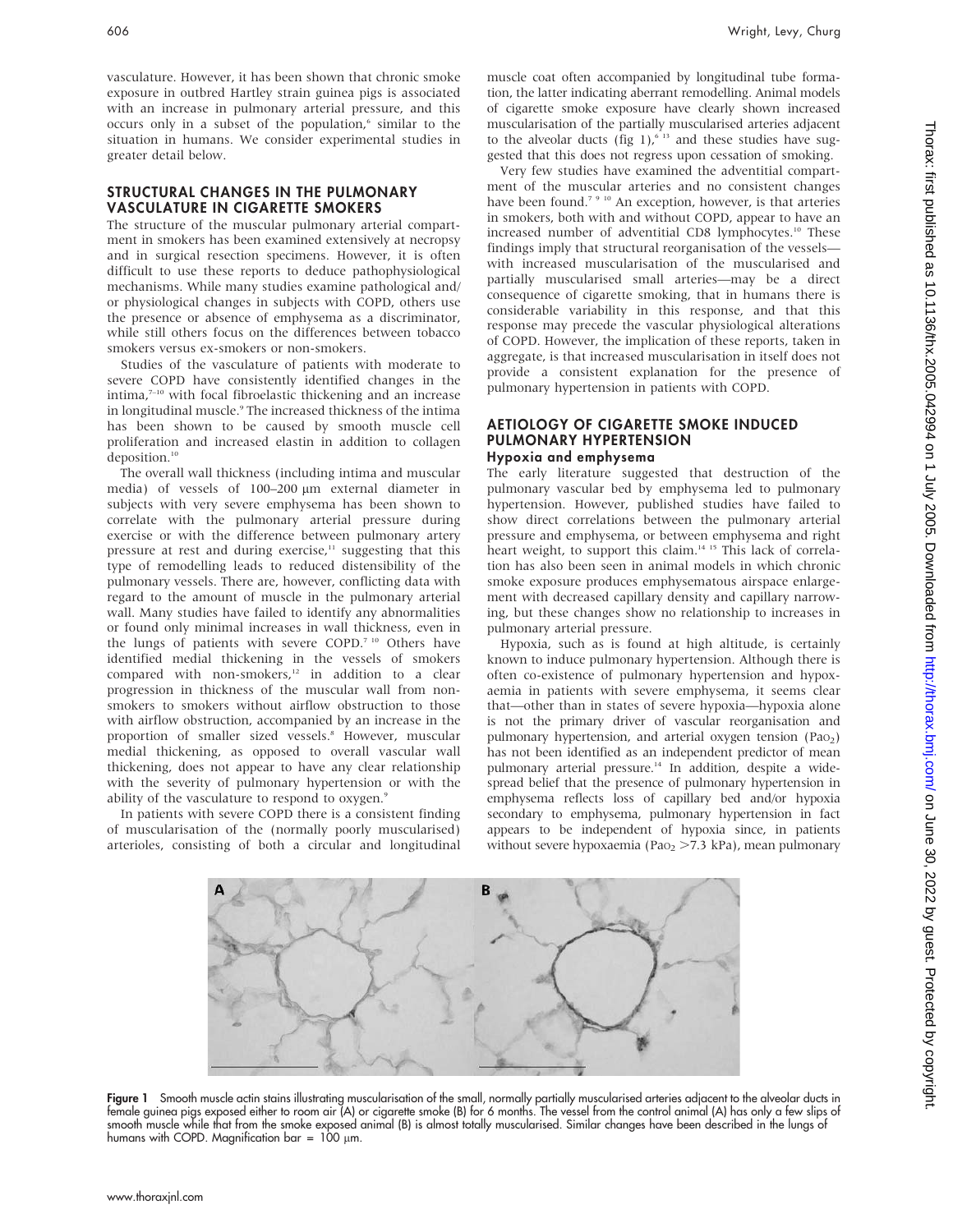arterial pressure was identified as the most significant prognostic factor. In patients with severe airflow obstruction requiring long term oxygen therapy, a mean pulmonary arterial pressure of more than 25 mm Hg reduced the 5 year survival to 36.3% compared with 62.2% when the pulmonary arterial pressure was less than 25 mm Hg.<sup>16</sup> Furthermore, a clinical trial evaluating oxygen administration to patients with no to mild pulmonary hypertension in a setting of mild to moderate hypoxaemia, as well as further desaturation during sleep, did not alter the pulmonary haemodynamics over the 2 year follow up period. Finally, administration of nightly oxygen to subjects with severe hypoxaemia did decrease pulmonary arterial pressure, but pathological analysis of the lungs from these patients showed vascular abnormalities that were consistent from patient to patient and thus could not explain the varying physiological responses to exercise, nor the vascular response to oxygen seen in some patients.<sup>9</sup>

#### Dynamic changes in the pulmonary vessels

Another paradigm suggests that pulmonary hypertension is a result of dynamic changes in the pulmonary vascular bed. This includes two general postulates that are not mutually exclusive. The ''structural'' theory proposes that early morphological changes in the vessels do occur, but initially do not interfere with vessel dilatation during times of increased flow. However, when the structure becomes so altered that the vessel is non-compliant, increased flow results in increased pulmonary arterial pressure.7 In support of this hypothesis, a decrease in pulmonary artery compliance after chronic smoke exposure has been reported in a rat model.17 Alternatively, it has been suggested that the compliance of the vessels can be affected by changes in pulmonary function, with gas trapping causing vessel compression.7 18 Indeed, pulmonary arterial pressure does appear to correlate with the degree of airflow obstruction, even in patients with mild airflow limitation.<sup>7</sup> However, when vascular dynamics have been measured after lung volume reduction surgery, a technique which should reduce vessel compression by gas trapping, there was no change in pulmonary arterial pressure either at rest or during exercise, suggesting that either very small amounts of gas trapping have a major effect or that, in subjects with this severity of



Figure 2 Diagram showing various cigarette smoke related processes that drive vasconstriction, vasodilation, and cell proliferation in the walls of the small pulmonary arteries. Most of the effects shown are potentially directly mediated by oxidants in the smoke acting on the vessel wall. The vessel is shown in the centre with muscular layer and adventitial layers highlighted. Oxidants in the smoke cause production of the vasoconstrictor endothelin and the vasoproliferative agents endothelin and vascular endothelial growth factor (VEGF). Smoke interferes with nitric oxide mediated vasodilation by decreasing nitric oxide bioactivity. Air trapping as part of chronic airflow obstruction appears to play an early role by inducing vascular compression, and hypoxia causes vasoconstriction, but only when the oxygen tension is extremely low.

disease, the vessels are already rigid due to altered structure and gas trapping does not exert an additive effect. Nevertheless, this concept has been supported by the sole animal study in which it was examined;<sup>6</sup> in guinea pigs, physiological evidence of airflow obstruction was accompanied by increases in pulmonary arterial pressure while animals with a similar degree of emphysema but only mild alterations of airflow had no significant increases in pulmonary arterial pressure. Endothelial dysfunction and vascular remodelling In most forms of non-COPD related pulmonary hypertension, the nature of the initial stimulus that causes vascular remodelling is unknown although injury to endothelial cells is frequently postulated. ''Endothelial dysfunction'' is a general

ture and/or mediator production. The endothelial dysfunction theory<sup>19</sup> posits that there is a regulatory disturbance in the production of, or the response to, mediators of tone and/or cellular replication, thus ultimately leading to vascular remodelling and aberrant vascular physiology (fig 2). Because most of these mediators affect smooth muscle growth and proliferation, endothelial dysfunction is believed to be one force driving the vascular hypertrophy and abnormal vascular structure seen in patients with pulmonary hypertension. In addition, endothelial injury may produce loss of the endothelial barrier, allowing circulating mediators and growth factors to directly affect the underlying vascular wall.

term for a variety of abnormalities in endothelial cell struc-

In smokers, endothelial dysfunction and remodelling might result from the direct action of cigarette smoke on the vessel, acting to alter cytokine or vasoactive mediator balance.13 It could also be caused by the consequences of an inflammatory reaction in the vessel wall.<sup>10</sup> Such dysfunction has been identified in the extrapulmonary pulmonary arteries of patients with COPD where there is a loss of nitric oxide dependent relaxation.<sup>20</sup> This effect was not the result of abnormal membrane receptors or of L-arginine deficiency, but appeared to be associated with intimal thickening.

There is a large literature on the effects of endogenous mediators including vasodilators such as nitric oxide (NO) and the lipid mediator prostacyclin, vasoconstrictors such as endothelin, and the mitogenic stimulator vascular endothelial growth factor (VEGF) in pulmonary arterial hypertension of other aetiologies.<sup>21</sup> <sup>22</sup>

Endothelium derived NO is believed normally to act as a vasodilator and has been shown to inhibit smooth muscle proliferation as well as downregulating vascular endothelin production.23 It is produced by the activity of endothelial nitric oxide synthase (eNOS) and both shear stress and increased pulmonary blood flow appear to modulate eNOS activity. In mice, overexpression of eNOS protects against hypoxic pulmonary hypertension,<sup>24</sup> whereas eNOS knockout mice develop pulmonary hypertension with exposure to only mild hypoxia.<sup>25</sup>

Prostacyclin is a vasodilator that also protects against vascular remodelling and pulmonary arterial hypertension. While prostacyclin overexpression protects mice against hypoxia induced pulmonary hypertension,<sup>26</sup> prostacyclin receptor deficient mice develop severe pulmonary hypertension when placed in a hypoxic environment.<sup>27</sup> Decreased levels of prostacyclin synthase have been found in the pulmonary arteries of humans with various forms of pulmonary arterial hypertension and treatment with intravenous prostacyclin (epoprostenol) improves haemodynamics and survival, as well as decreasing circulating endothelin and increasing VEGF levels.<sup>28</sup>

Endothelin-1 (ET-1) is a powerful endothelium derived vasoconstrictor peptide. Endothelin levels are raised in experimental hypoxia and monocrotaline induced pulmonary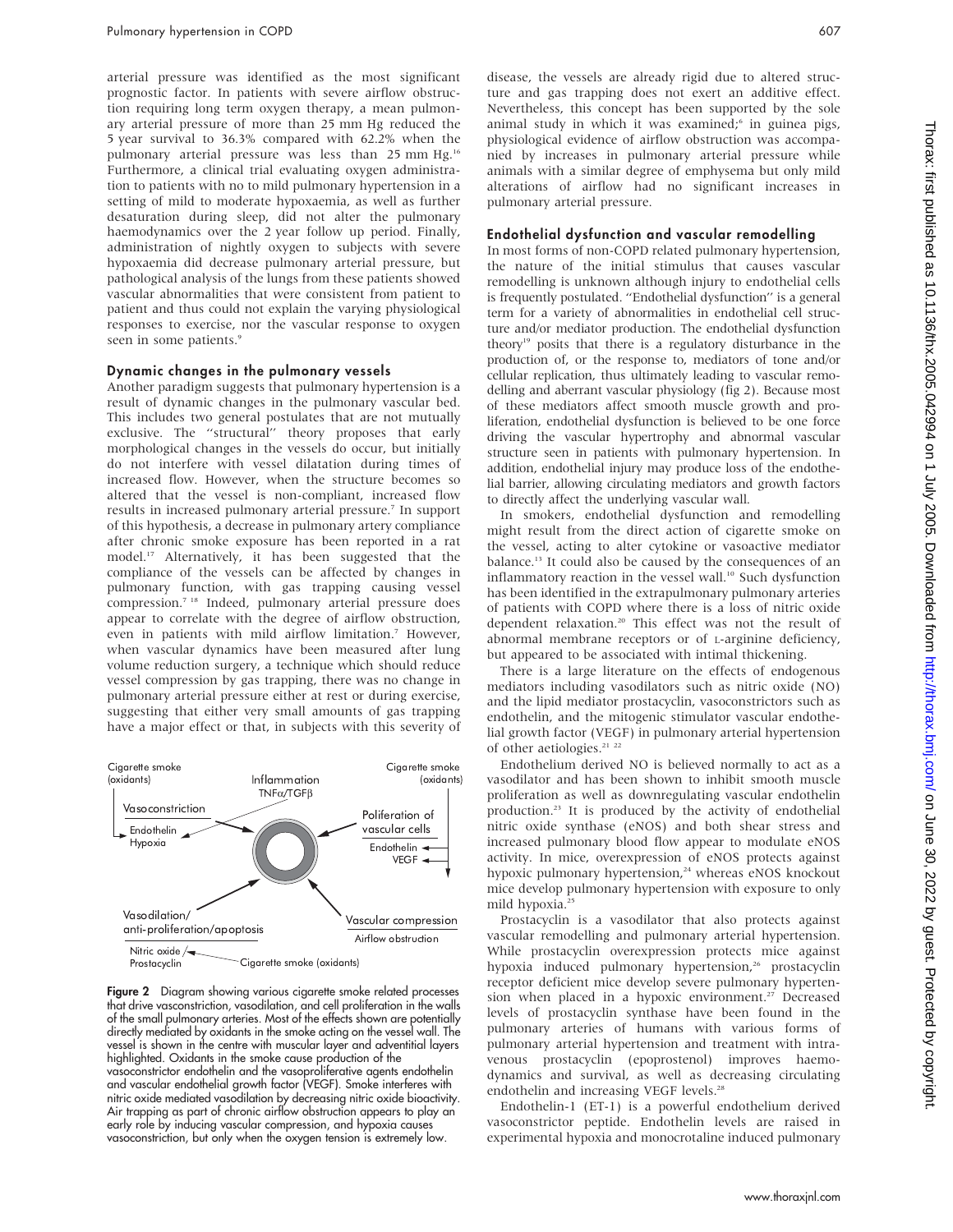hypertension as well as in humans with pulmonary arterial hypertension, and ET-1 levels correlate with pulmonary vascular resistance in such patients.<sup>29</sup> ET-1 receptor antagonists produce haemodynamic and clinical improvement in patients with primary pulmonary arterial hypertension.<sup>30</sup>

Although endothelial cells in pulmonary hypertension produce increased immunoreactive VEGF, the role of VEGF in pulmonary hypertension is not entirely clear. In rats, chemical VEGF receptor blockade produces severe pulmonary hypertension<sup>31</sup> and delivery of VEGF by viral vector protects against hypoxic pulmonary hypertension.<sup>32</sup> In normal aortic endothelial cells VEGF induces production of prostacyclin and NO,<sup>33</sup> thus favouring vasodilation. However, it has been suggested that, in the setting of vascular damage, VEGF potentiates damage by acting as a growth factor. VEGF also induces matrix metalloproteinase- $1,34$  an effect that may contribute to vascular remodelling (see below).

There are few studies that have examined these mediators in human cigarette smokers and patients with COPD, and the results reported are not entirely consistent. Reports based on immunohistochemical approaches have found apparent reductions in eNOS staining in the intrapulmonary arteries of smokers accompanied by a decrease in eNOS protein in bulk lung samples.<sup>10</sup> Increased endothelin immunoreactivity has been identified in the pulmonary vessels in a limited number of patients with pulmonary hypertension secondary to COPD.29 In addition, increased circulating endothelin levels have been found in cigarette smokers and in patients with COPD.35 Interestingly, arterial immunoreactive staining, bulk lung protein, and mRNA levels of VEGF were found to be increased in smokers without COPD and in smokers with moderate COPD, but decreased in the lungs of those with severe emphysema.<sup>36</sup> There are no data on prostacyclin levels in cigarette smokers.

A number of studies have looked at production of these mediators in experimental systems. In an endothelial cell culture model, cigarette smoke induced endothelin production and reduced eNOS production and activity.<sup>37</sup> Using bulk lung or more sensitive microdissection methods which allow specific evaluation of gene expression levels in small intrapulmonary arteries, rapid increases in endothelin and VEGF mRNA levels and immunoreactive protein have been found in animals acutely exposed only once to smoke,<sup>38</sup> and this upregulation was sustained for up to 6 months with chronic exposure<sup>13</sup> (Wright J et al, unpublished data). In contradistinction to the human data described above, eNOS mRNA and immunoreactive protein were also increased in these studies. Thus, while the data are relatively consistent for VEGF and endothelin in humans and animals, the eNOS data are discrepant.

Nonetheless, these findings strongly suggest that cigarette smoke directly induces the production, within the arterial walls, of vasoactive mediators which control dynamic vasoconstriction and vasodilation. While these effects are somewhat stereotypic in inbred strains of animals in the sense that every animal shows a fairly similar response, in outbred Hartley strain guinea pigs, only some of which develop pulmonary hypertension after chronic cigarette smoke exposure, there is marked variability in the level of gene expression of these mediators,<sup>13</sup> and levels of mediator production directly correlate with the pulmonary artery pressure in guinea pigs exposed to smoke for 6 months (Wright J et al, unpublished data). This observation again implicates intrinsic effects of smoke on the vasculature as direct drivers of vascular remodelling and pulmonary hypertension, and also raises the possibility that genetic polymorphisms controlling levels of expression of these mediators may be important in determining which human smokers develop pulmonary hypertension.

#### Cell proliferation and vascular remodelling

Cellular proliferation has not been measured in the pulmonary vasculature of human smokers. In the larger ( $\sim$ 450 µm diameter) pulmonary arteries of rats exposed to smoke for up to 3 months, there was an increase in the volume proportion of fibroblasts, collagen bundles, and elastic laminae and a decrease in smooth muscle cells.17 In the smaller muscular vessels adjacent to the bronchioles and in the partially muscularised small arteries adjacent to the alveolar ducts, acute in vivo smoke exposure was associated with cell proliferation, and this proliferation was maintained during chronic smoke exposure of several months duration.<sup>13</sup> In a lung slice explant model of acute smoke exposure, cell proliferation could be significantly reduced by administration of endothelin antagonists, endothelin converting enzyme inhibitors, and glutathione, the latter suggesting a potential role for oxidants in the induction of cell proliferation. These findings again support a direct effect of smoke on vascular remodelling, effects that are independent not only of airflow obstruction but also of smoke induced inflammation.

#### Proteases and vascular remodelling

To our knowledge, no studies have examined protease involvement in the vascular remodelling found in human COPD, but animal models of various (non-smoke) forms of pulmonary hypertension have clearly demonstrated a role for proteases in facilitating vascular remodelling.<sup>21</sup> Exposure to hypoxia or monocrotaline causes expression of an endogenous serine elastase in the pulmonary arteries in rats,<sup>21</sup> and elastase inhibition protects against pulmonary hypertension as well as vascular structural changes in these models. The role of endogenous serine elastase is believed to be activation of a variety of matrix metalloproteases, which themselves may cause vascular remodelling as well as the release of growth factors from matrix resulting in cell proliferation. Serine and metalloelastases also induce expression of tenascin- $C<sub>1</sub><sup>21</sup>$  a substance that causes growth factor receptor phosphorylation and enhances the response to other growth factors. These studies indicate that both serine and metalloproteases are integral to the vascular remodelling process.

A single animal model has examined the effect of administration of an oral serine elastase inhibitor on vascular structure in animals exposed to cigarette smoke and found a significant decrease in the amount of small vessel cell proliferation and muscularisation.<sup>39</sup> We have observed upregulation of gene expression of various matrix metalloproteases in the small intrapulmonary arteries in such animals (Wright J, Churg A, unpublished data).

#### IMPLICATIONS FOR TREATMENT

It is interesting to note that, despite substantial evidence against the notion that pulmonary hypertension in COPD is attributable simply to hypoxia and/or destruction of the pulmonary vascular bed by emphysema, COPD related pulmonary hypertension tends to be lumped with the pulmonary hypertension seen in other primarily ventilatory conditions from a classification and treatment standpoint. In fact, the classification of pulmonary hypertension developed at the World Health Organization international conference and recently updated at the Third World International Conference in Venice in  $2003<sup>22</sup>$  puts pulmonary hypertension in COPD under the heading ''Pulmonary hypertension associated with hypoxemia'', a grouping which includes COPD, interstitial lung disease, sleep disordered breathing, alveolar hypoventilation disorders, and chronic exposure to high altitude.<sup>40</sup> Unfortunately, this generally useful classification does not take into consideration the extensive evidence outlined above which indicates that pulmonary hypertension is probably not related simply to hypoxia in